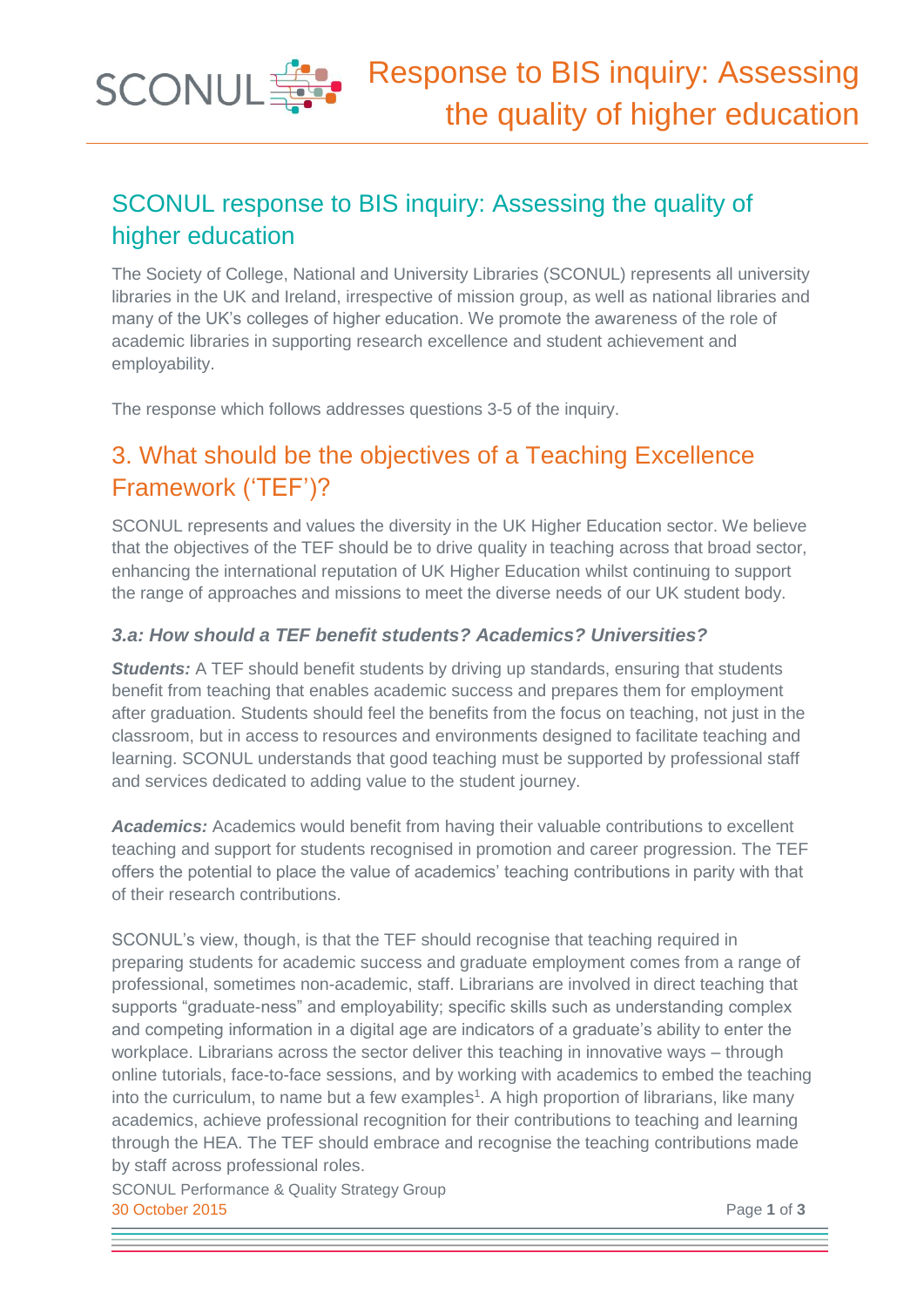A TEF which increases the visibility and quality of teaching on a national level will necessarily recognise the contributions of the broad range of professionals involved in enhancing and delivering teaching, enabling career progression and recognition.

**SCONUL SE** 

**Universities**: The TEF should benefit universities in providing a recognisable mark of quality that will serve not only to attract students, but to recruit professional and academic staff committed to delivering the expertise and skills employers expect from graduates.

### *3.b. What are the institutional behaviours a TEF should drive? How can a system be designed to avoid unintended consequences?*

Against a backdrop of evolving technologies and a focus on the student experience, the potential of the TEF is to drive a culture of innovation in teaching that embraces the contributions of professional staff across the institution. There is a danger, however, that valuable innovation would be stifled if there are unrealistic expectations. Institutions may be discouraged from applying creative energy to addressing the diverse needs of learners throughout the sector if the TEF only values and rewards proven successes. A system should be designed that recognises and rewards innovative and creative approaches.

SCONUL is a conduit for a great deal of collaborative work. We see that institutions can work cooperatively in cost effective ways that add value to the student experience. There is a risk that a TEF will increase competitiveness between institutions in a way that stifles collaborative work with tangible benefits to the sector. A system which embraces the sharing of best-practice and cooperation will benefit the sector broadly and drive up quality, enhancing teaching excellence.

### *3.c. How should the effectiveness of the TEF be judged?*

Evaluating the actual impact of teaching on a student's journey means understanding the quality and excellence of the learning that takes place. To do so, requires acknowledgement that students do not begin their journeys in higher education from a level and equal playing field. Students enter education with varied levels of ability and attainment. The TEF is ineffective if it discourages institutions from reaching out to student groups who are more likely to leave education. The effectiveness of the TEF can be judged by evidencing that good quality teaching adds to attainment at all levels. We should see the added value that quality teaching brings to the student journey across all institutions.

### 4. How should the proposed TEF and new quality assurance regime fit together?

University Library Services are subject to quality assurance in the current QA configuration via the established mechanisms of both Institutional and Collaborative Audit. The Library will usually be considered alongside a suite of other "Professional Services" and appropriate staff can expect to be part of the preparation of the HER submission and the QAA visit.